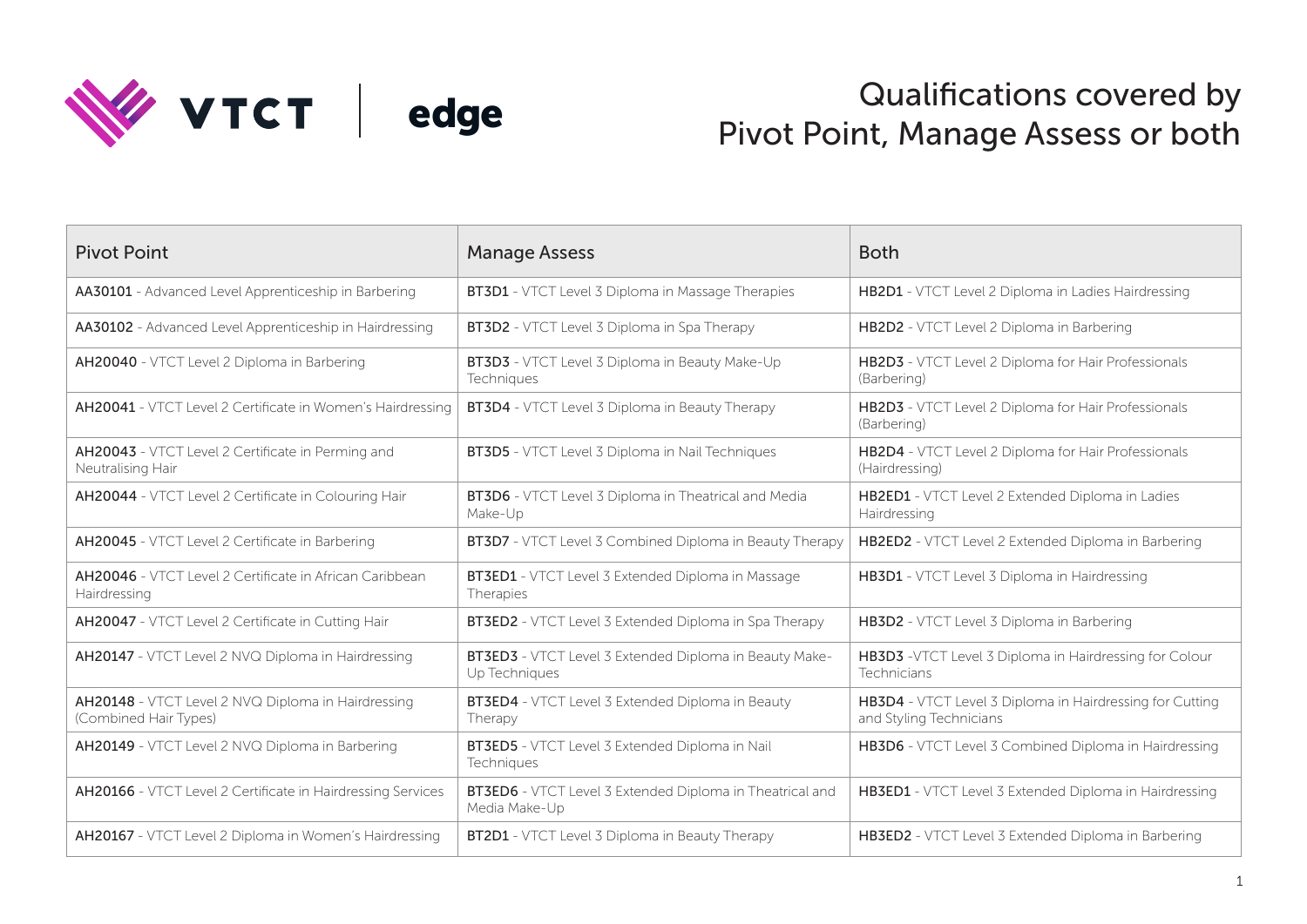

| <b>Pivot Point</b>                                                          | <b>Manage Assess</b>                                                         |  |
|-----------------------------------------------------------------------------|------------------------------------------------------------------------------|--|
| AH20172 - VTCT Level 2 Diploma in Hairdressing Services                     | <b>BT2D2</b> - VTCT Level 2 Diploma in Beauty Counter<br>Consultancy         |  |
| AH20225 - VTCT Level 2 Diploma in Women's and Men's<br>Hairdressing         | BT2D3 - VTCT Level 2 Diploma in Nail Technology (Gel)                        |  |
| AH20504 - VTCT Level 2 Diploma in Hairdressing Studies                      | BT2D4 - VTCT Level 2 Diploma in Nail Technology (Liquid<br>and Powder)       |  |
| AH20505 - VTCT Level 2 Diploma in Barbering Studies                         | BT2D5 - VTCT Level 2 Diploma in Hair and Make-Up Artistry                    |  |
| AH30054 - VTCT Level 3 Certificate in Colouring Hair                        | <b>BT2D6</b> - VTCT Level 2 Diploma for Beauticians                          |  |
| AH30055 - VTCT Level 3 Certificate in Barbering                             | <b>BT2ED1</b> - VTCT Level 2 Extended Diploma in Beauty Therapy              |  |
| <b>AH30060</b> - VTCT Level 3 Certificate in Hair Extension<br>Services     | CT3D1 - VTCT Level 3 Diploma in Complementary<br>Therapies                   |  |
| AH30061 - VTCT Level 3 Certificate in Creative Hair Design                  | HC3D2 - VTCT Level 3 Diploma in Advanced Professional<br>Cookery             |  |
| AH30150 - VTCT Level 3 NVQ Diploma in Hairdressing                          | HC3D3 - VTCT Level 3 Diploma in Professional Patisserie<br>and Confectionary |  |
| AH30151 - VTCT Level 3 NVQ Diploma in Barbering                             | HC3ED2 - VTCT Level 3 Extended Diploma in Advanced<br>Professional Cookery   |  |
| AH30152 - VTCT Level 3 NVQ Diploma in Hairdressing<br>(Combined Hair Types) | HC2D6 - VTCT Level 2 Diploma in Professional Cookery                         |  |
| AH30239 - VTCT Level 3 Diploma in Women's Hairdressing                      | HC2D7 - VTCT Level 2 Diploma in Bakery and Patisserie                        |  |
| AH30240 - VTCT Level 3 Diploma in Barbering                                 | HC2D8 - VTCT Level 2 Diploma in Food and Beverage<br>Service                 |  |
| AH30506 - VTCT Level 3 Diploma in Hairdressing Studies                      | HC2D9 - VTCT Level 2 Diploma in General Catering Skills                      |  |